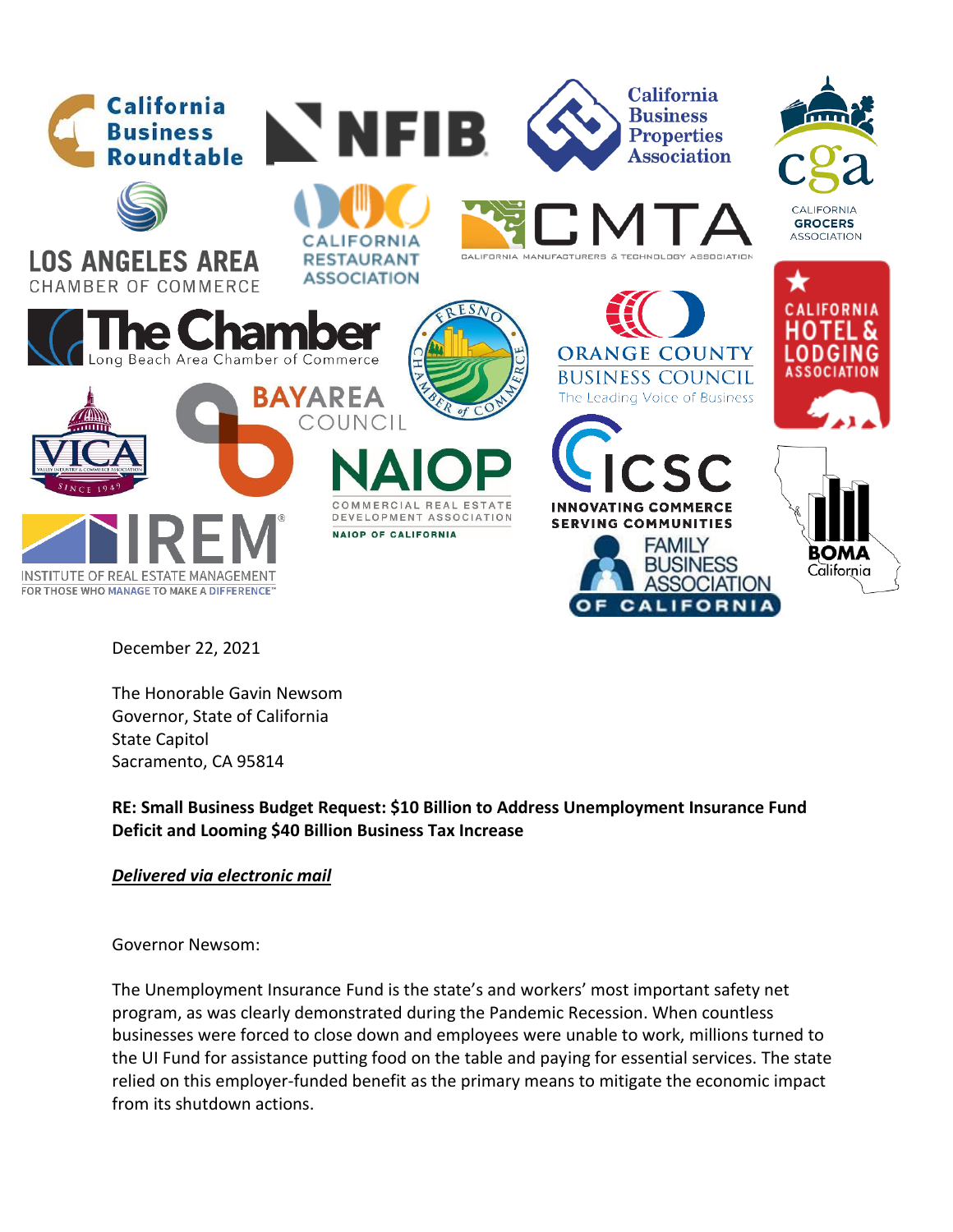There is an urgent need to begin paying this debt off now. Not only will continued delay leave the fund insolvent for the foreseeable future, but failure for the state to act will result in the largest tax increase on California businesses in our state's history.

While the entire nation delt with the Pandemic Recession, many states have already begun to repay—or have fully repaid—their UI Fund debt. A full 23 states have used CARES Act money and 19 have used ARPA money to pay off their debt. These states include Texas, which recently just allocated \$7.2 billion of its ARPA funds to pay off their federal debt, rebuilt their state fund, and made additional improvements to their state program in order to better position this critical social assistance program for the next economic downturn.

As California has chosen to allocate none of its federal dollars to this critical program, our state now accounts for a *full half of the outstanding federal UI Fund debt*. This is no longer a national problem, but in most respects a uniquely California one. There will be no additional federal bailout.

California businesses already pay the highest state unemployment insurance tax rate, plus a 15 percent surcharge. Businesses already pay the highest rate among states as measured by taxable wages (4.01 percent vs. the U.S. average 1.72 percent).

Given the state's strong financial footing, you have repeatedly reiterated your commitment to not raise taxes. Continuing to ignore the UI Fund debt, or relying on business to pay it back in its entirety, would be a violation of that commitment to businesses and workers.

In fact, using a rough cash flow analysis, we predict it will take **at least 10 years** to pay off the current debt, assuming there is not another economic downturn in that time and that the additional federal tax increase levied year 3 and year 5 are not imposed. In other words, in a **best-case scenario, California businesses will pay \$20 billion in higher state taxes compared to the C rate schedule and \$20 billion in higher federal taxes** to pay off the debt and make the UI Fund solvent again.

Because UI Fund taxes are levied per employee, the ongoing debt crisis will have a chilling effect on employers—especially small employers—looking to recover and grow jobs in California for at least the next decade. In fact, employers will pay as much as **\$324 per employee** in UI taxes should this crisis remain unaddressed. Employers are making decisions now about their future here, and with a looming \$40 billion tax bill, many will seek to either not hire or leave the state entirely.

Given the urgency of this issue and the critical role the UI Fund plays, we believe that a \$10 billion appropriation from the state's predicted \$30 billion (and growing) surplus is critical and will be a strong signal to businesses and employees that the state is committed to addressing this debt crisis.